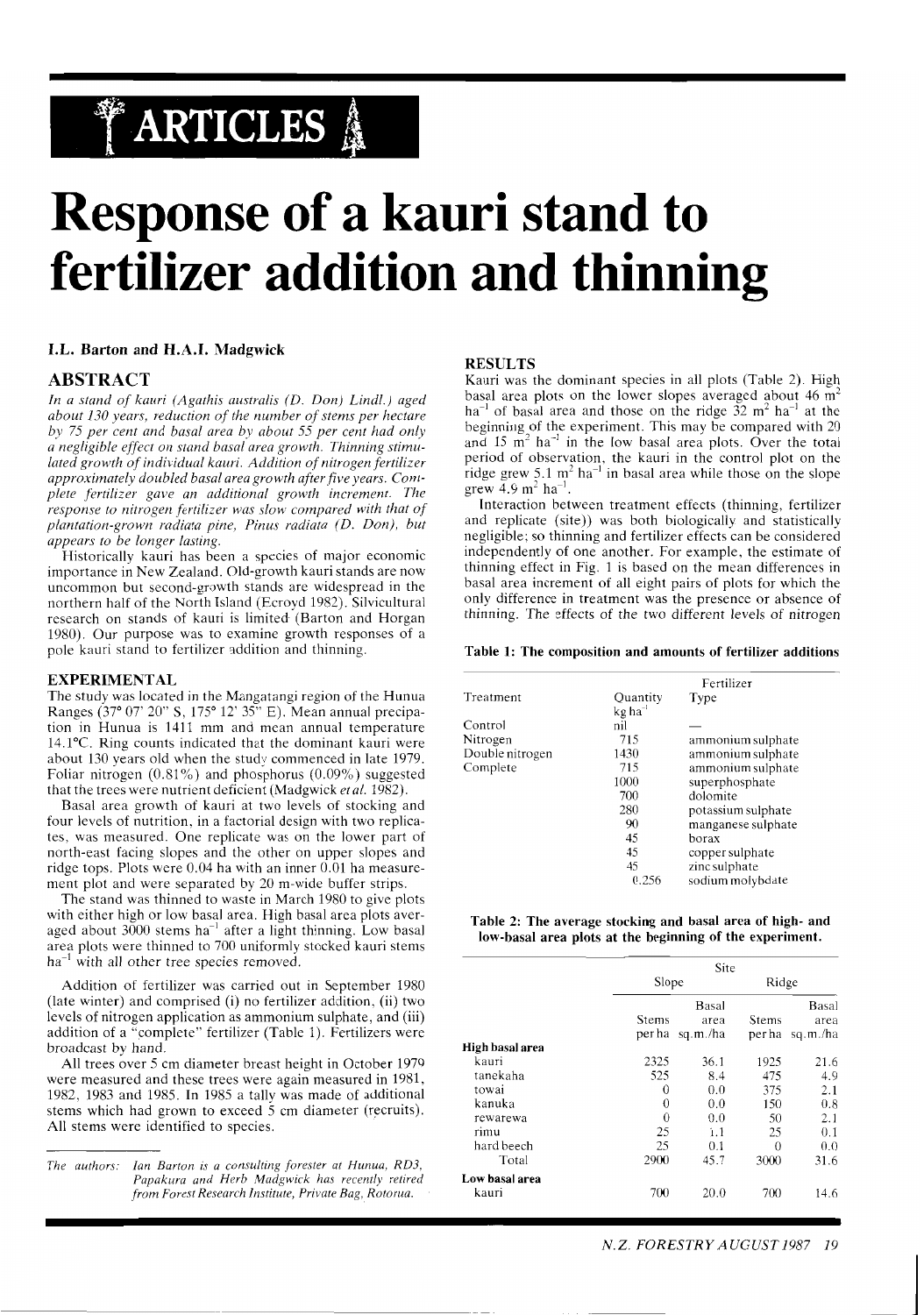addition were so similar that they could not be adequately scparated in Fig. 1.



Figure 1: The effects of thinning (0) and fertilizer addition (+ nitrogen; \* complete fertilizer) on the basal area increment of kauri. Each plotted point is the mean difference in basal area increment between pairs of plots varying only in the presence and absence of the given treatment. The vertical bars indicate plus and minus one standard deviation of the means for the final measurement date.

The response to all three fertilizer treatments increased with time, becoming significant ( $p$ <0.05) at the end of the second growing season and increasing in both magnitude and statistical significance throughout the remainder of the fiveyear period of observation. After five years, basal area growth



Figure 2: The relationship between initial and final basal area of individual kauri trees in the plots with the highest (ridge, thinned, complete fertilizer, o) and lowest (lower slope, unthinned, no fertilizer, +) growth rates.



The thinned-fertilized plot of 130-year-old kauri in the Hunua Ranges. Photo: D.J. Mead.

per plot in plots with only nitrogen fertilizer added was approximately double that of the controls. Complete fertilizer gave an additional increment over nitrogen alone. Thinning had a negligible influence on plot basal area increment. The difference in absolute growth between the two replicates was not significant but the lower initial basal area of plots on the ridge and upper slopes meant that their growth rates per unit of initial basal area were higher on both a plot and an individual tree basis.

Within each plot, the basal area of individual kauri in 1979 and 1985 were linearly related, as illustrated in Fig. 2 for the slowest and fastest growing plots. The ratio of final to initial basal area of each tree was independent of the initial basal area of the tree.

Two of the originally measured kauri died during the five years of observation, both being small trees. A large number of additional stems grew to measurable size. Of these, kauri comprised 68 and tanekaha (Phyllocladus trichomanoides D. Don) 21 per cent with a relatively higher incidence of kauri on lower slopes than on the ridge. Recruits were more numerous in thinned (low basal area) plots  $(900 \text{ stems ha}^{-1})$  than in high basal area plots  $(450 \text{ stems ha}^{-1})$ . No effect of nutritional status on numbers of recruits was apparent while their basal area was negligible compared with overstorey trees.

#### DISCUSSION

Foliar analysis before fertilizer addition, and Peterson's (1962) diagnostic levels, suggested that the kauri were deficient in both nitrogen and phosphorus (Madwick et al.). The marked growth response found in fertilized plots lends support to the